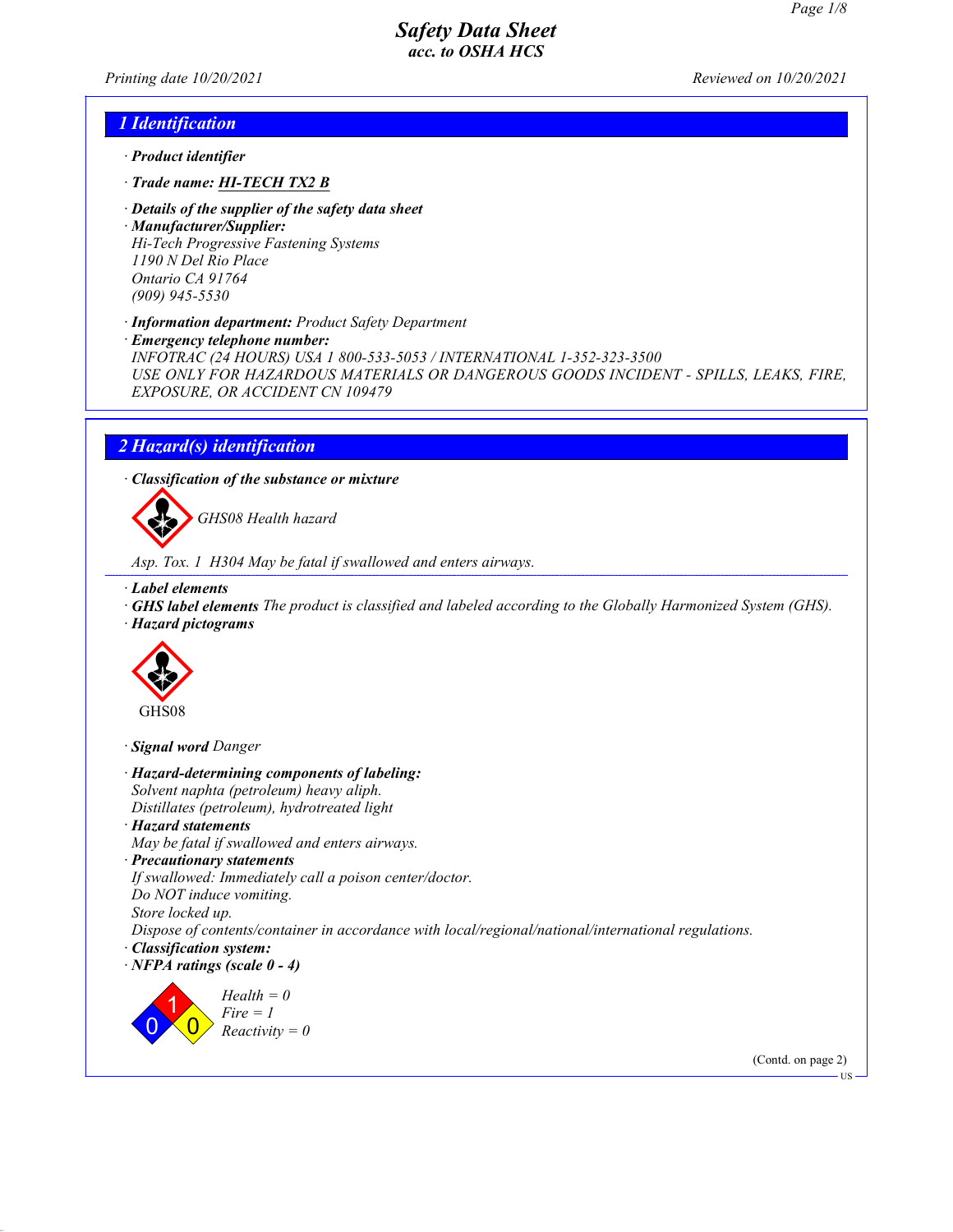Printing date 10/20/2021 Reviewed on 10/20/2021

### Trade name: HI-TECH TX2 B

(Contd. of page 1)

· HMIS-ratings (scale 0 - 4)



· Other hazards

· Results of PBT and vPvB assessment

- · PBT: Not applicable.
- $\cdot$  **vPvB:** Not applicable.

## 3 Composition/information on ingredients

· Chemical characterization: Mixtures

· Description: Mixture of the substances listed below with nonhazardous additions.

· Dangerous components:

 $64742-96-7$  Solvent naphta (petroleum) heavy aliph.  $0.1-15\%$ 

 $64742 - 47 - 8$  Distillates (petroleum), hydrotreated light  $0 - 15\%$ 

## 4 First-aid measures

- · Description of first aid measures
- · After inhalation: Supply fresh air; consult doctor in case of complaints.
- · After skin contact: Generally the product does not irritate the skin.
- · After eye contact: Rinse opened eye for several minutes under running water.
- · After swallowing: If symptoms persist consult doctor.
- · Information for doctor:
- · Most important symptoms and effects, both acute and delayed No further relevant information available.
- · Indication of any immediate medical attention and special treatment needed
- No further relevant information available.

# 5 Fire-fighting measures

- · Extinguishing media
- · Suitable extinguishing agents: Use fire fighting measures that suit the environment.
- · Special hazards arising from the substance or mixture No further relevant information available.
- · Advice for firefighters
- · Protective equipment: No special measures required.

# 6 Accidental release measures

- · Personal precautions, protective equipment and emergency procedures Not required.
- · Environmental precautions:
- Dilute with plenty of water.

Do not allow to enter sewers/ surface or ground water.

· Methods and material for containment and cleaning up:

Absorb with liquid-binding material (sand, diatomite, acid binders, universal binders, sawdust). Dispose contaminated material as waste according to item 13.

· Reference to other sections See Section 7 for information on safe handling.

(Contd. on page 3)

US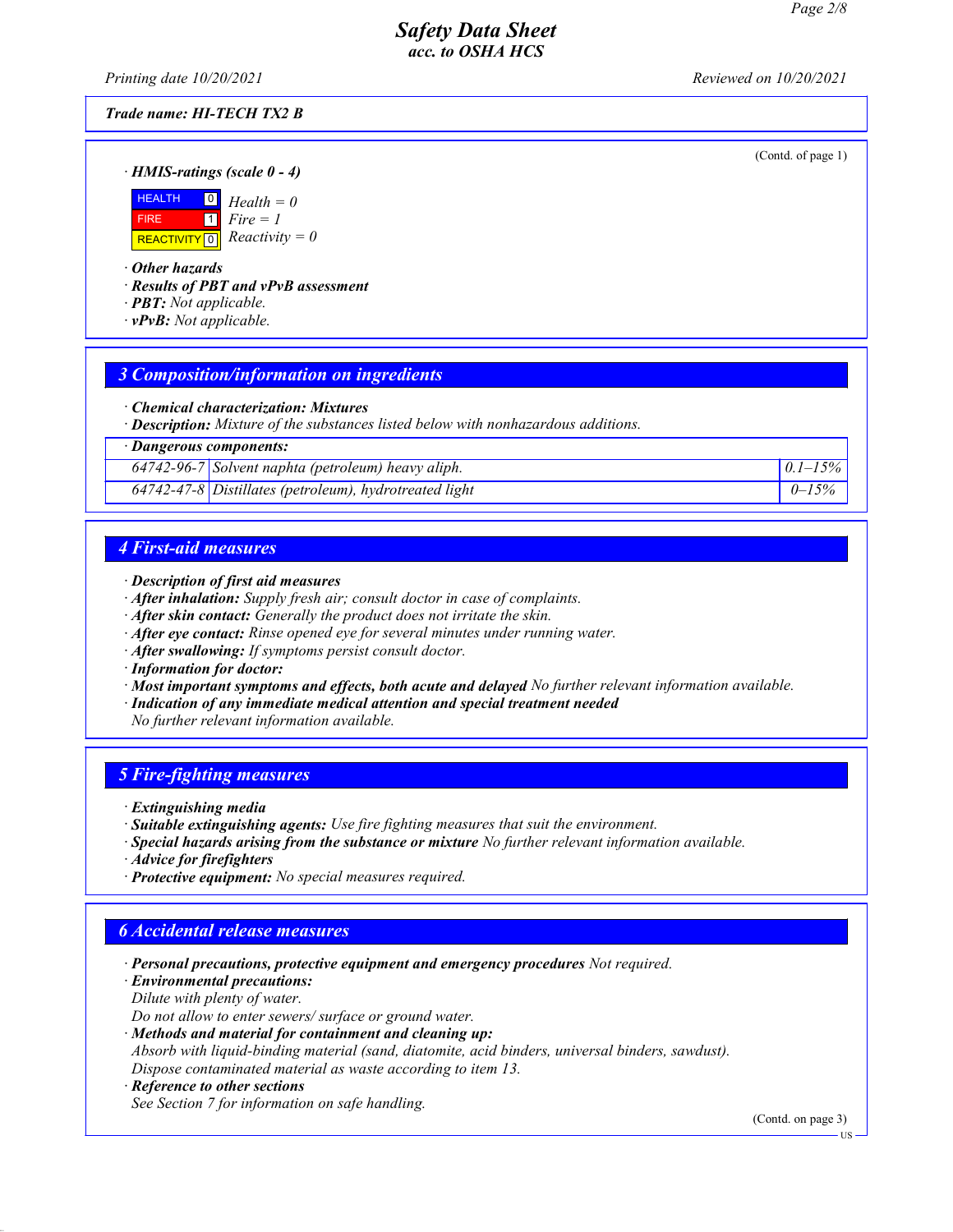Printing date  $10/20/2021$  Reviewed on  $10/20/2021$ 

#### Trade name: HI-TECH TX2 B

|                | See Section 8 for information on personal protection equipment.<br>See Section 13 for disposal information.<br>· Protective Action Criteria for Chemicals | (Contd. of page 2)                  |  |  |
|----------------|-----------------------------------------------------------------------------------------------------------------------------------------------------------|-------------------------------------|--|--|
| $\cdot$ PAC-1: |                                                                                                                                                           |                                     |  |  |
|                | 102-60-3 1,1',1",1"'-ethylenedinitrilotetrapropan-2-ol                                                                                                    | $34$ mg/m <sup>3</sup>              |  |  |
|                | $1313-59-3$ sodium monoxide                                                                                                                               | $0.5$ mg/m <sup>3</sup>             |  |  |
|                | $12136 - 45 - 7$ dipotassium oxide                                                                                                                        | $\overline{0.18}$ mg/m <sup>3</sup> |  |  |
|                | 1305-78-8 calcium oxide                                                                                                                                   | 6 $mg/m^3$                          |  |  |
| $\cdot$ PAC-2: |                                                                                                                                                           |                                     |  |  |
|                | $102-60-3$   1,1',1",1"'-ethylenedinitrilotetrapropan-2-ol                                                                                                | $370$ mg/m <sup>3</sup>             |  |  |
|                | $1313-59-3$ sodium monoxide                                                                                                                               | 5 $mg/m^3$                          |  |  |
|                | $12136 - 45 - 7$ dipotassium oxide                                                                                                                        | 2 mg/m <sup>3</sup>                 |  |  |
|                | 1305-78-8 calcium oxide                                                                                                                                   | $110$ mg/m <sup>3</sup>             |  |  |
| $\cdot$ PAC-3: |                                                                                                                                                           |                                     |  |  |
|                | 102-60-3 1,1',1",1"'-ethylenedinitrilotetrapropan-2-ol                                                                                                    | 2,200 mg/m <sup>3</sup>             |  |  |
|                | $1313-59-3$ sodium monoxide                                                                                                                               | 50 mg/m <sup>3</sup>                |  |  |
|                | $12136 - 45 - 7$ dipotassium oxide                                                                                                                        | 54 mg/m <sup>3</sup>                |  |  |
|                | 1305-78-8 $cal$ icalcium oxide                                                                                                                            | 660 mg/m <sup>3</sup>               |  |  |

## 7 Handling and storage

- · Handling:
- · Precautions for safe handling No special precautions are necessary if used correctly.
- · Information about protection against explosions and fires: No special measures required.
- · Conditions for safe storage, including any incompatibilities
- · Storage:
- · Requirements to be met by storerooms and receptacles: No special requirements.
- · Information about storage in one common storage facility: Not required.
- · Further information about storage conditions: Keep receptacle tightly sealed.
- · Specific end use(s) No further relevant information available.

## 8 Exposure controls/personal protection

- · Additional information about design of technical systems: No further data; see item 7.
- · Control parameters
- · Components with limit values that require monitoring at the workplace:

The product does not contain any relevant quantities of materials with critical values that have to be monitored at the workplace.

- · Additional information: The lists that were valid during the creation were used as basis.
- · Exposure controls
- · Personal protective equipment:
- · General protective and hygienic measures:
- Keep away from foodstuffs, beverages and feed. Wash hands before breaks and at the end of work.
- · Breathing equipment: Not required.

(Contd. on page 4)

US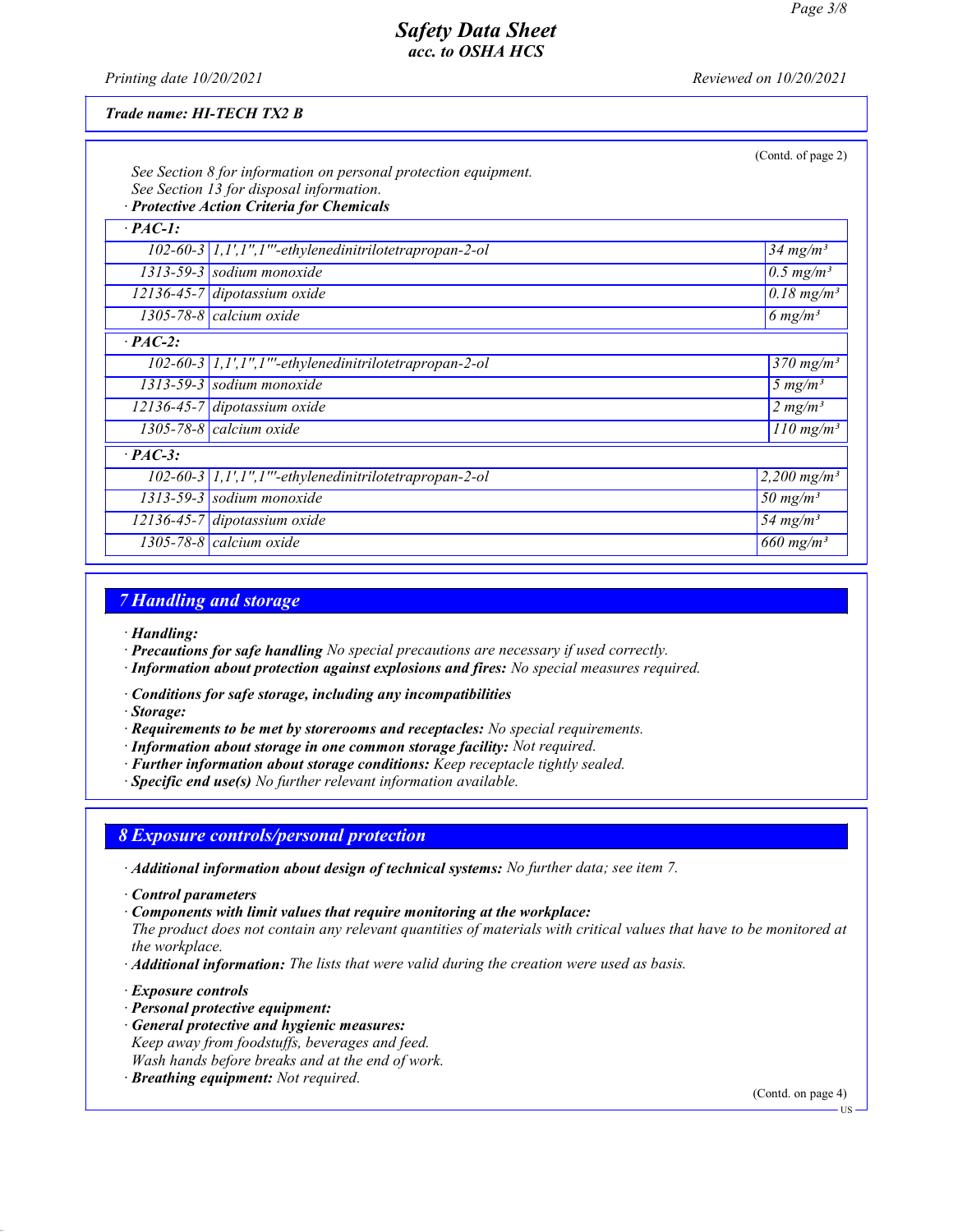Printing date  $10/20/2021$  Reviewed on  $10/20/2021$ 

#### Trade name: HI-TECH TX2 B

(Contd. of page 3)

· Protection of hands: The glove material has to be impermeable and resistant to the product/ the substance/ the preparation. Due to missing tests no recommendation to the glove material can be given for the product/ the preparation/ the chemical mixture.

Selection of the glove material on consideration of the penetration times, rates of diffusion and the degradation · Material of gloves

The selection of the suitable gloves does not only depend on the material, but also on further marks of quality and varies from manufacturer to manufacturer. As the product is a preparation of several substances, the resistance of the glove material can not be calculated in advance and has therefore to be checked prior to the application.

Penetration time of glove material

The exact break through time has to be found out by the manufacturer of the protective gloves and has to be observed.

· Eye protection: Goggles recommended during refilling.

| <b>9 Physical and chemical properties</b>                  |                                               |  |  |  |
|------------------------------------------------------------|-----------------------------------------------|--|--|--|
| · Information on basic physical and chemical properties    |                                               |  |  |  |
| <b>General Information</b>                                 |                                               |  |  |  |
| $\cdot$ Appearance:                                        |                                               |  |  |  |
| Form:                                                      | Liquid                                        |  |  |  |
| Color:                                                     | Clear to slighty cloudy                       |  |  |  |
| $\cdot$ Odor:                                              | slight odour                                  |  |  |  |
| · Odor threshold:                                          | Not determined.                               |  |  |  |
| $\cdot$ pH-value:                                          | Not determined.                               |  |  |  |
| · Change in condition                                      |                                               |  |  |  |
| <b>Melting point/Melting range:</b>                        | Undetermined.                                 |  |  |  |
| <b>Boiling point/Boiling range:</b>                        | 200 °C (392 °F)                               |  |  |  |
| · Flash point:                                             | 101 °C (213.8 °F)                             |  |  |  |
| · Flammability (solid, gaseous):                           | Not applicable.                               |  |  |  |
| · Ignition temperature:                                    | 210 °C (410 °F)                               |  |  |  |
| · Decomposition temperature:                               | Not determined.                               |  |  |  |
| · Auto igniting:                                           | Product is not selfigniting.                  |  |  |  |
| · Danger of explosion:                                     | Product does not present an explosion hazard. |  |  |  |
| · Explosion limits:                                        |                                               |  |  |  |
| Lower:                                                     | $0.5$ Vol %                                   |  |  |  |
| <b>Upper:</b>                                              | 6.5 Vol %                                     |  |  |  |
| $\cdot$ Vapor pressure at 20 °C (68 °F):                   | $2$ hPa (1.5 mm Hg)                           |  |  |  |
| · Density:                                                 | Not determined.                               |  |  |  |
| · Relative density                                         | Not determined.                               |  |  |  |
| $\cdot$ <i>Vapor density</i>                               | Not determined.                               |  |  |  |
| $\cdot$ Evaporation rate                                   | Not determined.                               |  |  |  |
| · Solubility in / Miscibility with                         |                                               |  |  |  |
| Water:                                                     | Fully miscible.                               |  |  |  |
| · Partition coefficient (n-octanol/water): Not determined. |                                               |  |  |  |
|                                                            | $(Contd, \text{one})$                         |  |  |  |

(Contd. on pag US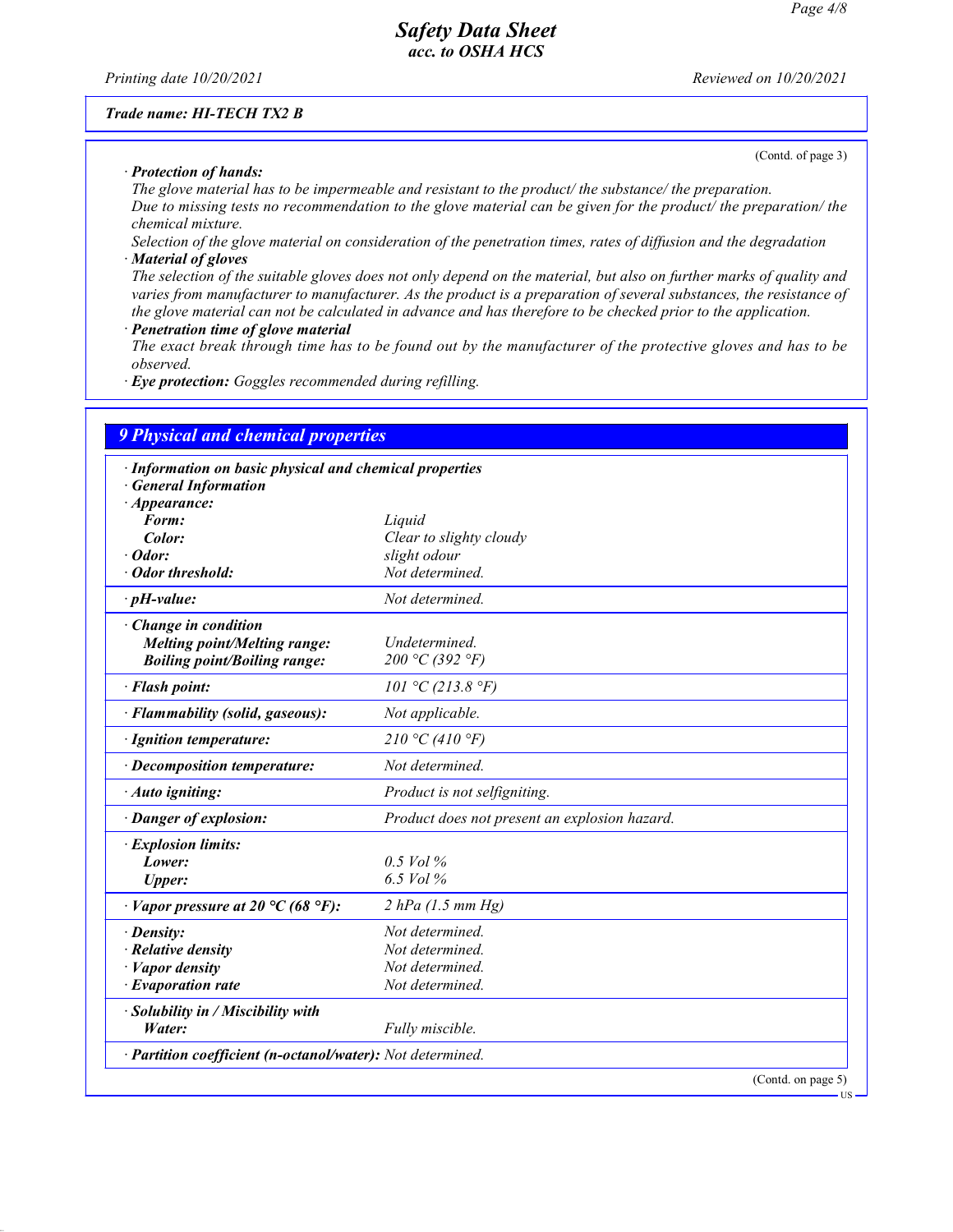Printing date 10/20/2021 Reviewed on 10/20/2021

### Trade name: HI-TECH TX2 B

|                           |                                            | (Contd. of page 4) |
|---------------------------|--------------------------------------------|--------------------|
| $\cdot$ <i>Viscosity:</i> |                                            |                    |
| Dynamic:                  | Not determined.                            |                    |
| Kinematic:                | Not determined.                            |                    |
| · Solvent content:        |                                            |                    |
| <b>VOC</b> content:       | $0.00\%$                                   |                    |
|                           | 0.0 g/l / 0.00 lb/gal                      |                    |
| $\cdot$ Other information | No further relevant information available. |                    |

## 10 Stability and reactivity

· Reactivity No further relevant information available.

- · Chemical stability
- · Thermal decomposition / conditions to be avoided: No decomposition if used according to specifications.
- · Possibility of hazardous reactions No dangerous reactions known.
- · Conditions to avoid No further relevant information available.
- · Incompatible materials: No further relevant information available.
- · Hazardous decomposition products: No dangerous decomposition products known.

## 11 Toxicological information

- · Information on toxicological effects
- · Acute toxicity:
- · Primary irritant effect:
- · on the skin: No irritant effect.
- · on the eye: No irritating effect.
- · Sensitization: No sensitizing effects known.
- · Additional toxicological information:

The product shows the following dangers according to internally approved calculation methods for preparations:

#### · Carcinogenic categories

· IARC (International Agency for Research on Cancer)

None of the ingredients is listed.

### · NTP (National Toxicology Program)

None of the ingredients is listed.

· OSHA-Ca (Occupational Safety & Health Administration)

None of the ingredients is listed.

# 12 Ecological information

· Toxicity

- · Aquatic toxicity: No further relevant information available.
- · Persistence and degradability No further relevant information available.
- · Behavior in environmental systems:
- · Bioaccumulative potential No further relevant information available.
- · Mobility in soil No further relevant information available.
- · Additional ecological information:

· General notes:

(Contd. on page 6)

Water hazard class 3 (Self-assessment): extremely hazardous for water

US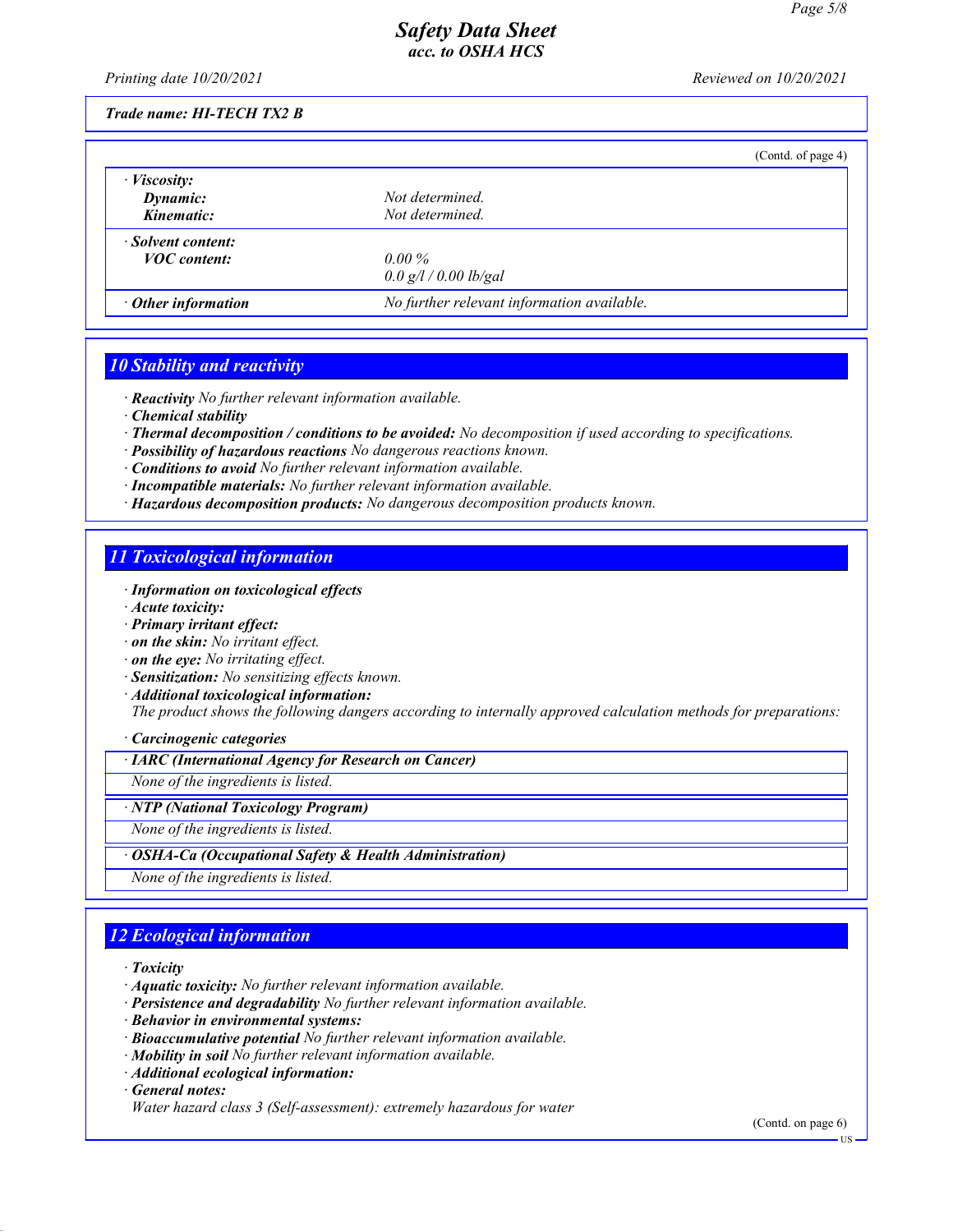Printing date 10/20/2021 Reviewed on 10/20/2021

#### Trade name: HI-TECH TX2 B

(Contd. of page 5)

Do not allow product to reach ground water, water course or sewage system, even in small quantities. Danger to drinking water if even extremely small quantities leak into the ground.

· Results of PBT and vPvB assessment

· PBT: Not applicable.

 $\cdot$  vPvB: Not applicable.

 $\cdot$  Other adverse effects No further relevant information available.

## 13 Disposal considerations

· Waste treatment methods

· Recommendation:

Must not be disposed of together with household garbage. Do not allow product to reach sewage system.

· Uncleaned packagings:

· Recommendation: Disposal must be made according to official regulations.

· Recommended cleansing agent: Water, if necessary with cleansing agents.

### **4 Transport information**

| $1.000$ $0.000$ $0.000$ $0.000$                                                           |                 |
|-------------------------------------------------------------------------------------------|-----------------|
| $\cdot$ UN-Number<br>· DOT, IMDG, IATA                                                    | not regulated   |
| · UN proper shipping name<br>· DOT, IMDG, IATA                                            | not regulated   |
| · Transport hazard class(es)                                                              |                 |
| · DOT, ADN, IMDG, IATA<br>· Class                                                         | not regulated   |
| · Packing group<br>· DOT, IMDG, IATA                                                      | not regulated   |
| · Environmental hazards:                                                                  | Not applicable. |
| $\cdot$ Special precautions for user                                                      | Not applicable. |
| $\cdot$ Transport in bulk according to Annex II of<br><b>MARPOL73/78 and the IBC Code</b> | Not applicable. |
| · UN "Model Regulation":                                                                  | not regulated   |
|                                                                                           |                 |

## 15 Regulatory information

· Safety, health and environmental regulations/legislation specific for the substance or mixture No further relevant information available.

· Sara

· Section 355 (extremely hazardous substances):

None of the ingredients is listed.

· Section 313 (Specific toxic chemical listings):

None of the ingredients is listed.

· TSCA (Toxic Substances Control Act):

All components have the value ACTIVE.

(Contd. on page 7)

**US**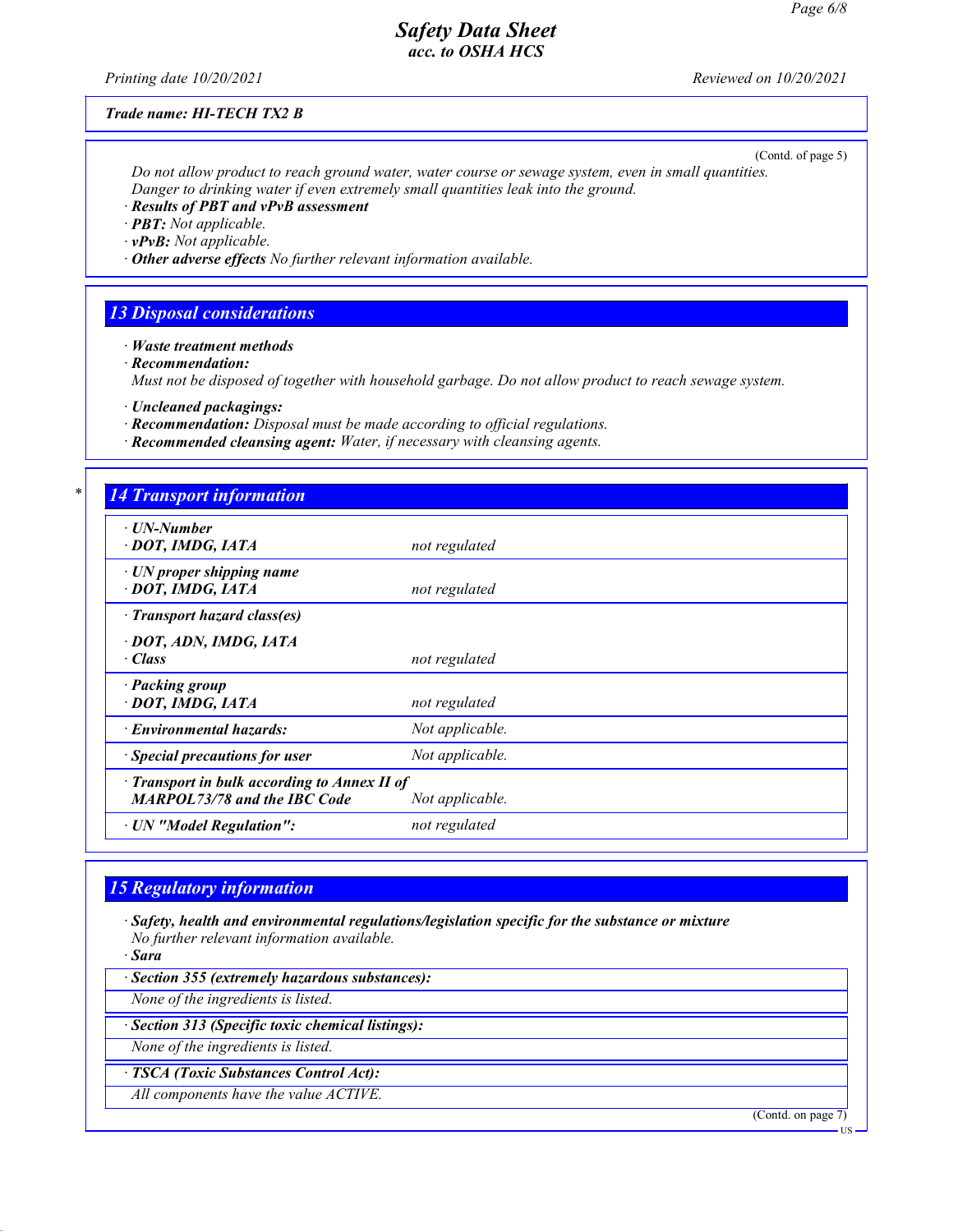Printing date 10/20/2021 Reviewed on 10/20/2021

#### Trade name: HI-TECH TX2 B

(Contd. of page 6)

· Hazardous Air Pollutants None of the ingredients is listed.

· Proposition 65

· Chemicals known to cause cancer:

None of the ingredients is listed.

· Chemicals known to cause reproductive toxicity for females:

None of the ingredients is listed.

· Chemicals known to cause reproductive toxicity for males:

None of the ingredients is listed.

· Chemicals known to cause developmental toxicity:

None of the ingredients is listed.

· Carcinogenic categories

· EPA (Environmental Protection Agency)

None of the ingredients is listed.

· TLV (Threshold Limit Value)

None of the ingredients is listed.

· NIOSH-Ca (National Institute for Occupational Safety and Health)

None of the ingredients is listed.

· GHS label elements The product is classified and labeled according to the Globally Harmonized System (GHS). · Hazard pictograms



· Signal word Danger

· Hazard-determining components of labeling: Solvent naphta (petroleum) heavy aliph. Distillates (petroleum), hydrotreated light

· Hazard statements

May be fatal if swallowed and enters airways.

· Precautionary statements

If swallowed: Immediately call a poison center/doctor.

Do NOT induce vomiting.

Store locked up.

Dispose of contents/container in accordance with local/regional/national/international regulations.

· Chemical safety assessment: A Chemical Safety Assessment has not been carried out.

# 16 Other information

This information is based on our present knowledge. However, this shall not constitute a guarantee for any specific product features and shall not establish a legally valid contractual relationship.

· Contact:

· Date of preparation / last revision 10/20/2021 / -

· Abbreviations and acronyms:

IMDG: International Maritime Code for Dangerous Goods DOT: US Department of Transportation

(Contd. on page 8)